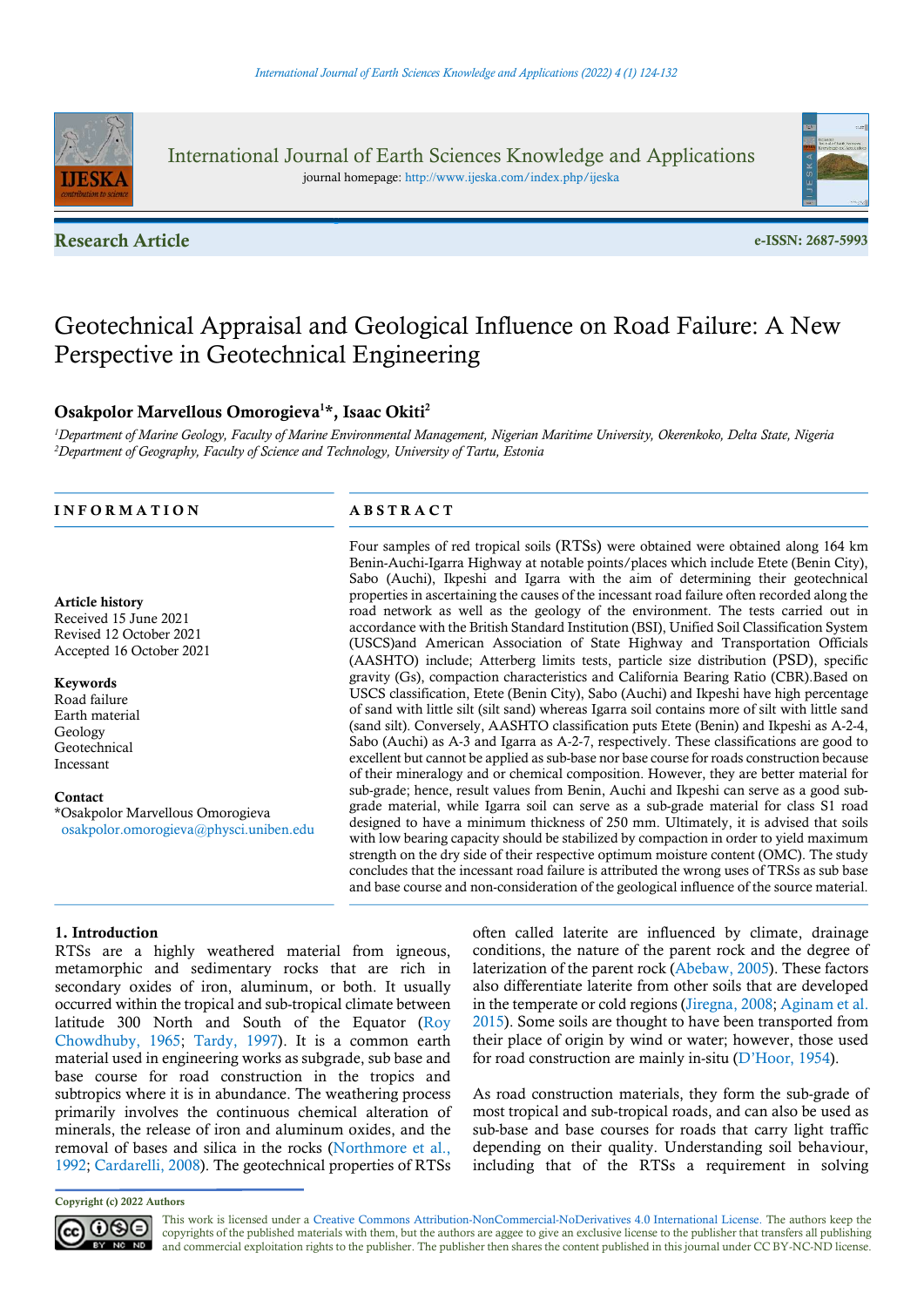engineering problems especially in the area of road construction. Engineering planning, design and construction, must be based on sound knowledge of the geotechnical parameters and engineering properties of the soil and sub-soil condition of the area where application is sort; because failures of engineering structures including road is one of the main causes of accident due to poor soil condition occasioned by the wrong application of constructional materials. We were motivated to undertake this study because of the incessant road failure along Benin-Auchi dual

carriage way, as well as Ikpeshi and Igarra road covering a distance of over 164 km, and to understand the influence of geology in the process. RTSs obtained from sedimentary and basement complex terrain formed the sub grade, sub base and sometime base course of the roads found in the area (Okiti, 2018). These areas are within south-western Nigeria belong to the tropical climatic condition characterized by excess rainfall of about 1200 mm and average daily temperature greater than 25 °C (Bello et al., 2010; Omorogieva and Tonjoh, 2020).



Fig. 1. Geological/sample location map

The study aimed at assessing the geotechnical properties of the four different RTSs obtained across basement complex and sedimentary terrains in Edo State, Nigeria to evaluate their suitability as earth material for road construction while acknowledging the role of the geology in the study area. This is because the usability of soils as pavement material depends

on its strength in transmitting the axle-load to the sub-soil or sub-grade (the mechanical interlock). The characteristics and durability of any constructional material is a function of its efficiency in response to the load applied on it AASHTO (2002). To determine the efficiency of RTSs as construction material for road, the geotechnical properties such as the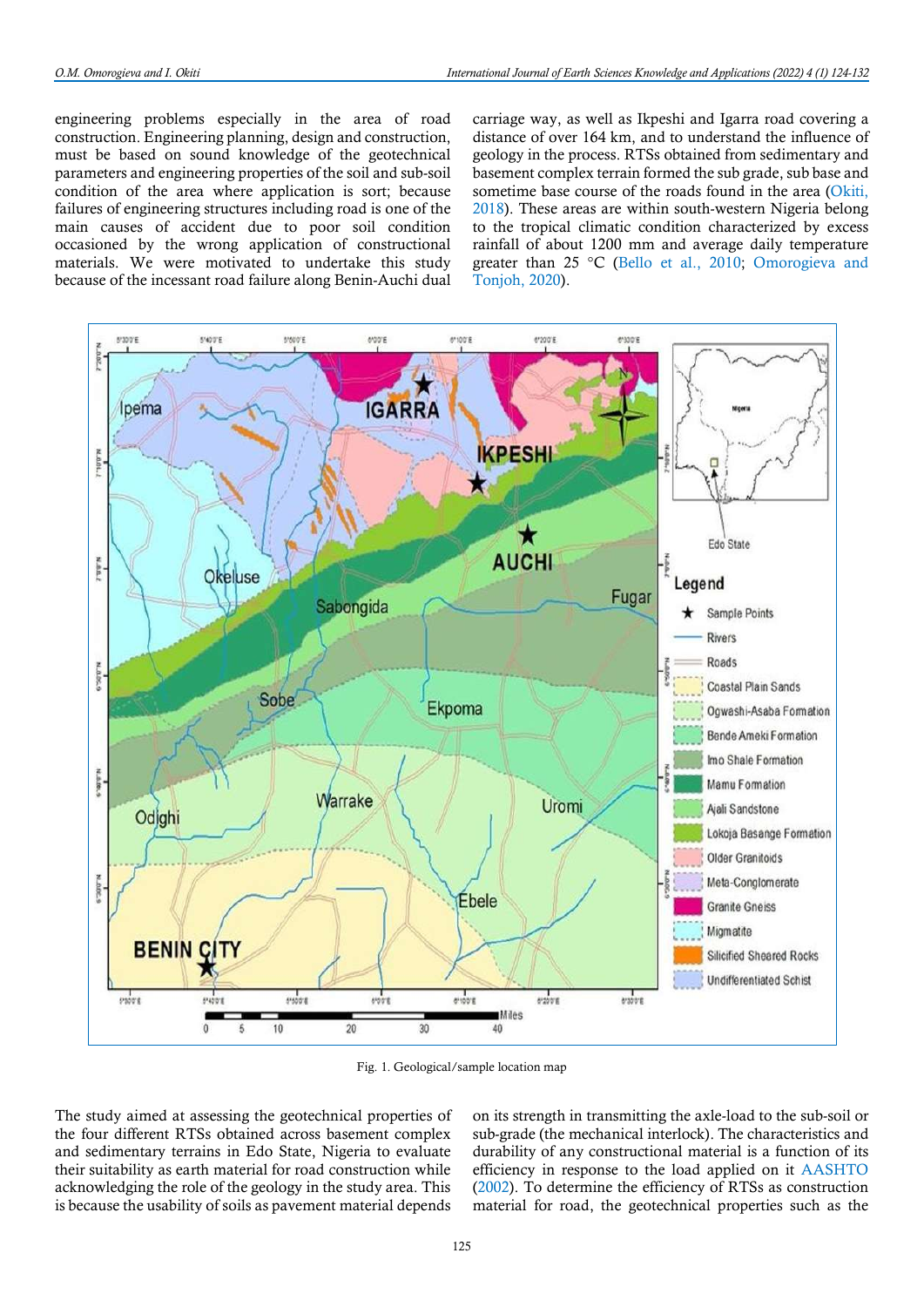specific gravity, bearing capacity, shear strength, and Atterberg limits need to be analyzed. Thus, failure to investigate the engineering behaviour of soil as pavement material could lead to failure and collapse of several engineering structures including roads leading to economic waste and hardship (Onyeobi 1985; Ogunsenwo, 1989; Pavement Interactive, 2020).

To solve problems associated with road failure, it is imperative to understand the role of underlying geology and mineralogical composition of the soils in the course of road design, nature of the road, the quality of the sub grade, sub base and base courses to be applied as well as the bearing capacity of the soils. Failure to do this, the pavement will certainly fail which will may leads to road accident, economic waste and hardship, heavy traffic on the adjacent roads and increase in crime rate in the affected portion and neighbouring communities. The outcome of the study will provide the relevant information on the soil usability as pavement material in road construction.

#### 2. Geology of Study Area

Etete location one (1) in Benin City is by underlain by sedimentary rock belonging to Benin Formation which has been described severally by Short and Stauble (1967), Ekweozor and Gormly (1983), Akujieze and Oteze (2006). Drifts and soil-cover characterize the formation over lateratized reddish brown clayey sand capping highly porous friable white sands, pebbly sands and clay stringers with basal indurated ferruginous pebbly-coarse grained sandstone (Akujieze, 2004). Benin Formation is poorly bedded and occasionally cross - bedded at greater depths (Akujieze and Irabor, 2014; Maju-Oyovwikowhe and Malomi, 2019). This region falls within the Niger delta sedimentary basin; it originated from the series of tectonic activities that occurred in the south Atlantic region during the Late Cretaceous (Murat, 1972; Edegbai et al., 2019; Short and Stauble, 1967; Edegbai, 2019).

Deposition of sediments in the Niger Delta Basin began in the Tertiary and continued into post Tertiary times till date. The basin consists of Benin, Agbada and Akata Formations which range from Eocene to Recent (Nwachukwu, 1976; Nwajide and Reijers, 1996). It is predominantly made up of sandstones (over 90%) with shale intercalations. Texturally, the grains are coarse, gravelly, locally fine grains and poorly sorted, grey sandy, silty shale with plant fossils in some portion of the basin (Ehinola et al., 2005; Edegbai et al., 2018; Ilevbare and Omorogieva, 2020).

Location two (2), Sabo quarter in Auchi occurs within the Benin flank of the Anambra Basin. The basin is one of the sub-basins in the Benue Trough that began in the Late Jurassic to Early Cretaceous (Reijers et al., 1997; Edegbai and Emofurieta, 2015; Okiotor and Asuen, 2019). The basin is about 40,000 km in length, and is bounded to the west by the Okitipupa Ridge, in the east by Abakiliki basin, and in the south by the Niger Delta basin (Edegbai et al., 2019; Omontese et al., 2019). Its basin fill is estimated to be about 5000-7000 m and contains mainly Cretaceous to Tertiary continental-marine sediments which suggests that sedimentation was tectonically controlled (Obi and

# Okogbue, 2004; Edegbai and Emofurieta, 2015; Okiotor and Ighodalo, 2020).

Location three (3) and four (4) which include Igarra and Ikpeshi lie within the Pre-Cambrian basement complex of Southwestern Nigeria. The basement rocks notably include migmatite gneiss complex, biotite-hornblende gneiss, metasediments and older granite intrusive (Rahaman, 1976). The metasediments occur as a supracrustal cover on the basement and consist of quartz-biotite, calc-gneiss and marble, met conglomerate and mica schist. This area is underlain mainly with metasediments, commonly referred to as the Igarra Schist Belt, which presumably overlies an older gneiss-migmatite basement, possibly of Liberian age (Ocan et al., 2003). The met sedimentary succession in Igarra area consists predominantly of pelitic to semi-pelitic rocks of low to medium-grade metamorphism such as quartz-biotite schist; mica schist; calc-silicate gneiss, marble and metaconglomerate (Odeyemi, 1990). These supracrustal rocks and the underlying basement were subsequently intruded by Pan African granites such as the Igarra batholiths and other minor intrusive including pegmatite, aplite, dolerite, lamprophyre and syenite.

# 3. Materials and Methods

## 3.1. Site description and sample collection

 The sites include Etete (Benin City), Sabo (Auchi), Ikpeshi and Igarra in Edo State, Nigeria. The study area is situated within5°44'N and 7'37''N and, 5°44 and 6'43''E, and share common boundaries with neighbouring states of Kogi, Ondo, Delta and Anambra (Omorogieva and Tonjoh, 2020). Benin City is mainly lowlands cover with coastal plain sand and alluvial clay which is underlain by the Benin formation. The area is drained by Ikpoba and Ogba Rivers respectively (Ikhile, 2016). Conversely, Auchi, Ikpeshi and Igarra falls within the Guinea Savannah belt characterized with hills and pockets of valleys and flat plains. The vegetation consists of rain forest in Benin City, low lands and savanna in Igarra and Ikpeshi whereas Auchi is characterized by mosaic forestgrassland. Four samples of RTSs were collected cross the study areas with the aid of soil auger and spade. The samples were kept in a well labeled polythene bag, and afterwards transported to the laboratory for analysis. Samples collected were prepared for each laboratory test in accordance with British Standard 1377 (1990) part one (1). The tests carried out included; natural moisture content (NMC), PSD, Gs, Atterberg Limit Tests which include; liquid limit (LL), plastic limit (PL) and Plasticity Index (PL), standard compaction test (CT) and CBR. The rock types, general geology and the sample location map were designed with ArcGIS version 15.0 and represented in Fig. 1.

# 4. Results and Discussions

The NMC of a soil is the amount of moisture contained in the soil as at the time it was obtained. It is used to determine the shear strength of a pavement material for construction work. The results of the NMC in this study ranged from 9.05% to 16.8 % (Table 1). The sample from Etete in Benin City has the highest value of 16.80%, whereas in Sabo (Auchi), Ikpeshi and Igarra have 9.05%, 12.3% and 14.60% respectively. The variation in the values could be attributed to the rainfall pattern and the mineralogy of the weathered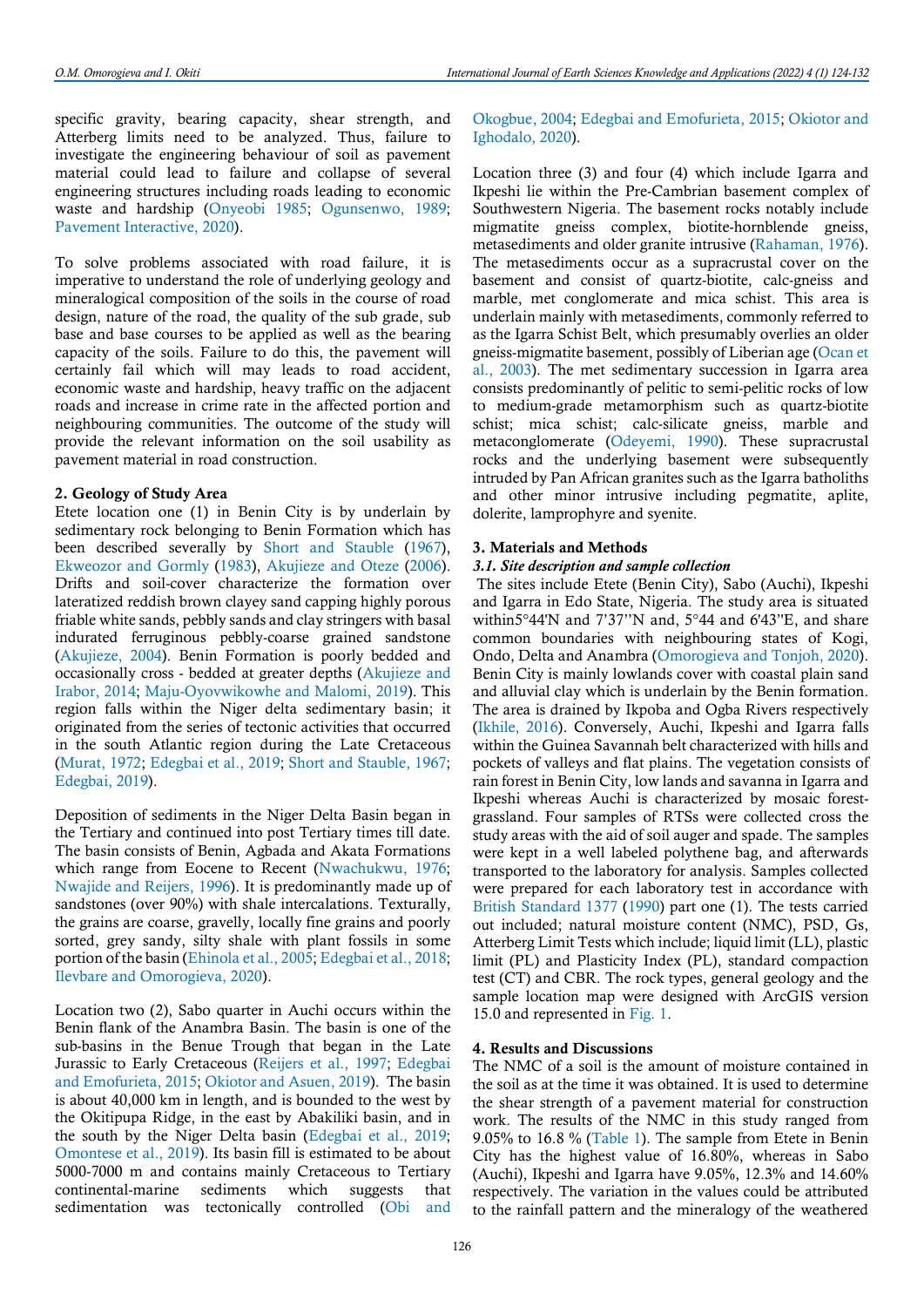parent rocks in relation to the geology of the environment. The rainfall observed in the study area decrease from Benin City towards Igarra which is described as Guinea Savannah characterized with hills, pockets of valleys, flat plains and light rainfall compare to Benin City which is best described as tropical rainfall characterized with tall trees and canopy (Ojo and Ologe, 1999; Omorogieva and Tonjoh, 2020).

The NMC of soil is a function of the mineral content of the soil resulting from the weathering process of the parent rock (Tuncer et al., 1977). For example, the release of iron and aluminum sesquioxides increases the loss of silica and the dominance of new clay materials like smectites, allophones,

halloysite, and as the weathering progresses, kaolinite is formed from the dissolved materials (Northmore et al., 1992; Omorogieva, 2018). Soils rich in clay minerals have the capacity to retain water than sandy soils because of the voids which are not interconnected and their affinity for water than quartz, the predominant constituent of sand as noted in the study area (Mohammed and Dahunsi, 2012; Chegg, 2020).

In Fig. 2, the relationship between OMC and NMC is shown. From the figure, it is revealed that NMC of Benin sample exceeded the OMC implying that the NMC must be reduced during compaction test to enable it meet the requirement as pavement material for engineering structures.

|                    |                        |                                      |                                          | I were 1, 1, 1, 1, 1 can write a complete the state, where |                       |                               |                                              |
|--------------------|------------------------|--------------------------------------|------------------------------------------|------------------------------------------------------------|-----------------------|-------------------------------|----------------------------------------------|
| Location           | Weight of<br>Container | Weight of<br>Container +<br>Wet Soil | <b>Weight of Dry</b><br>Soil + Container | Weight of Dry<br><b>Soil</b>                               | Weight of<br>Moisture | Moisture<br>Content<br>$(\%)$ | Average<br><b>Moisture Content</b><br>$(\%)$ |
| Benin City (Etete) | 13.44                  | 80.87                                | 70.90                                    | 57.46                                                      | 9.97                  | 17.4                          | 16.8                                         |
|                    | 17.46                  | 82.49                                | 73.44                                    | 55.98                                                      | 9.05                  | 16.2                          |                                              |
|                    | 15.95                  | 81.50                                | 75.71                                    | 59.76                                                      | 5.79                  | 9.70                          | 9.05                                         |
| Auchi (Sabo)       | 17.79                  | 85.35                                | 80.10                                    | 62.78                                                      | 5.25                  | 8.40                          |                                              |
|                    | 16.53                  | 85.89                                | 78.05                                    | 61.52                                                      | 12.70<br>7.84         |                               |                                              |
| Ikpeshi            | 13.85                  | 98.78                                | 89.73                                    | 75.88                                                      | 9.05                  | 11.90                         | 12.30                                        |
| Igarra             | 16.43                  | 82.60                                | 74.78                                    | 58.35                                                      | 7.83                  | 13.40                         |                                              |
|                    | 16.28                  | 85.62                                | 77.04                                    | 60.76                                                      | 8.58                  | 14.12                         | 14.12                                        |

Table 1. NMC and its average for the study area

Furtherance to the NMC and OMC evaluation in the study, the soils were subjected to Gs. This parameter defines the degree of soil porosity (n) and void ratio (e); these assist in evaluating the quality of a soil as pavement material. The result of the Gs in this study shows that soil sample obtained from Sabo in Auchi axis has the highest Gs of 2.78, whereas Etete in Benin City, Ikpeshi and Igarra recorded 2.77, 2.66 and 2.63, respectively (Table 2).



Fig. 2. Comparisons of NMC and OMC

According to Smith (1988), lateritic soil within the range of specific gravity 2.60 - 2.80 is regarded as standard material for pavement. The higher the Gs of a soil, the more resistant it is to erosion. Soils under examination have similar resistance capacities to erosion which is traceable to the geology because Gs is an important index property of soils that is closely linked with mineralogy and/or chemical

composition of the soil make up (Maignien, 1966; Smith, 1988; Oyediran and Durojaiye, 2011). The higher the Gs, the higher the degree of laterization. Compaction and or water content test which determine the OMC at which the compacted soils would achieve maximum dry density (MDD) was also carried out. The results shows that the MDD for Benin, Auchi, Ikpeshi, and Igarra are 1.78mg/m3,  $1.75$ mg/m3,  $1.76$  mg/m<sup>3</sup> and  $1.77$  mg/m<sup>3</sup> and a corresponding OMC of 16%, 13.5%, 15.51% and 18.81% respectively (Table 3).



Fig. 3. Compaction curves of soils indicating zero air void lines

The compaction curves (Fig. 3) show that dry density (DD) increases with increasing water content up to a maximum and later decreases. The MDD values obtained in this study are within the range of  $1.5{\text -}2.5$  g/cm<sup>3</sup> specification for standard sub grade pavement material (Ogunsenwo, 1989).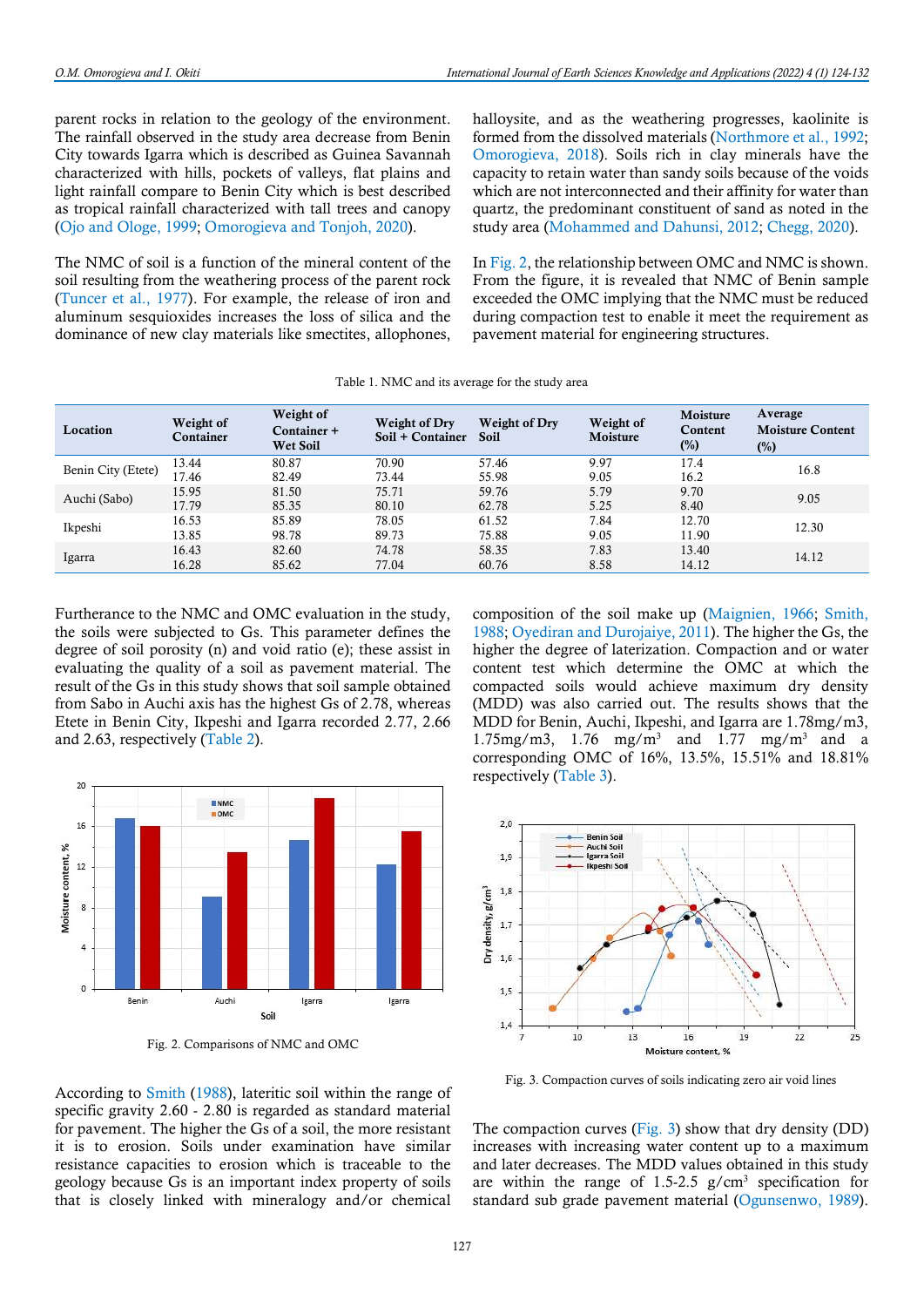The zero-air void line is a line depicting the points of 100% saturation (S=1), usually drawn on the moisture-density plot. Fig. 3 show the compaction curves with zero air void lines that is, the line, at which each sample becomes completely saturated with water.

Table 4 presents the results for particle size distribution, Atterberg test (LL, PL and PI). From the result, Igarra soil has the highest amount of clay-size particles (12.7%) while Benin, Ikpeshi and Auchi soils have relatively lower values of 6.2%,5.88% and 3.16% respectively. Conversely, Auchi soil has the highest amount of sand fraction (75%) while Benin, Ikpeshi, and Igarra soils have lower values of 64%, 63.2% and 30.66% respectively. The silt fraction ranges from 50.88% for the Igarra soil, 29.8% for the Benin soil, 28.92% for the Ikpeshi soil and 21.84% for the Auchi soil.

Table 2. Soil Gs and its averages for study area

| Experiment                                                      |       | <b>Benin City (Etete)</b> |       | Auchi (Sabo) |       | Ikpeshi |       | Igarra |
|-----------------------------------------------------------------|-------|---------------------------|-------|--------------|-------|---------|-------|--------|
| <b>Bottle Number</b>                                            |       | C                         |       | C.           |       |         |       | C.     |
| Weight of Bottle $W_1$                                          | 21.33 | 14.67                     | 18.98 | 21.53        | 21.05 | 16.71   | 20.40 | 18.49  |
| Weight of Bottle + soil $W_2$                                   | 52.55 | 48.22                     | 55.39 | 56.49        | 59.80 | 57.31   | 45.31 | 47.77  |
| Weight of Bottle $+$ Soil $+$ Water W <sub>3</sub>              | 88.93 | 85.42                     | 92.95 | 94.52        | 95.41 | 92.71   | 83.58 | 85.93  |
| Weight of Bottle + Water $W_4$                                  | 68.88 | 64.12                     | 69.51 | 72.22        | 70.66 | 68.04   | 68.38 | 667.87 |
| Weight of Water When Full $W_4-W_1$                             | 47.55 | 49.45                     | 50.53 | 50.69        | 49.61 | 51.33   | 47.98 | 49.38  |
| Weight of Water in Soil $W_3-W_2$                               | 35.38 | 36.20                     | 36.56 | 37.03        | 34.32 | 34.41   | 38.21 | 38.28  |
| Weight of Soil $W_2-W_1$                                        | 31.22 | 33.55                     | 36.41 | 34.96        | 38.75 | 40.60   | 24.91 | 29.28  |
| Weight of Water Displaced by Soil W = $(W_4-W_1)$ – $(W_3-W_2)$ | 12.17 | 13.25                     | 13.97 | 1366         | 15.29 | 16.92   | 9.77  | 11.10  |
| Gs of Soil $(W_2-W_1)/W$                                        | 2.79  | 2.74                      | 2.81  | 2.76         | 2.77  | 2.55    | 2.65  | 2.61   |
| <b>G</b> s                                                      | 2.77  |                           |       | 2.79         | 2.66  |         |       | 2.63   |

Fig. 4 shows that the Igarra soil has the highest LL of 43%, PL of 24.55% and PI of 18.45% followed by the Benin soil with LL, PL and PI of 23.45%, 16.49% and 6.96% respectively. On the other hand, Ikpeshi has a LL of 21.4%, PL of 14.4% and PI of 7% while the Auchi soil shows a LL of 19.10% and a PL of 0% signifying a non-plastic soil. To have a clearer picture of the implication of the particle (grain) size distribution, the coefficient of uniformity (Cu) was determined.

Table 3. Summary of compaction test results obtained in the study area

| Location   | <b>OMC</b><br>$(\%)$ | <b>MDD</b><br>$(Mg/m^3)$ | Clay content<br>(%) | Fines sand<br>$(\%)$ |
|------------|----------------------|--------------------------|---------------------|----------------------|
| Benin City | 16.00                | 17.80                    | 6.20                | 36.00                |
| Auchi      | 13.50                | 1.75                     | 3.20                | 25.00                |
| Ikpeshi    | 15.50                | 1.75                     | 5.90                | 34.80                |
| Igerra     | 18.81                | 1 77                     | 12.70               | 63.50                |

Table 4. Sieve analysis and Atterberg Limits test results

| Location             | Benin                    | Auchi                    | Ikpeshi | Igarra                   |
|----------------------|--------------------------|--------------------------|---------|--------------------------|
| Sand $(\% )$         | 64.0                     | 75.00                    | 64.50   | 30.70                    |
| $Silt (\%)$          | 29.8                     | 21.80                    | 28.90   | 50.80                    |
| Clay $(\% )$         | 6.20                     | 3.20                     | 5.90    | 12.70                    |
| Gravel $(\% )$       | $\overline{\phantom{a}}$ | $\overline{\phantom{a}}$ | 0.66    | 5.80                     |
| $LL$ $(\%$           | 23.45                    | 19.10                    | 21.40   | 43.00                    |
| PL $(\% )$           | 16.49                    | Non-plastic              | 14.40   | 24.55                    |
| PI(%)                | 6.96                     |                          | 7.00    | 18.45                    |
| $D_{60}$             | 0.40                     | 0.15                     | 0.35    | 0.05                     |
| $D_{10}$             | 0.01                     | 0.01                     | 0.01    |                          |
| $Cu = D_{60}/D_{10}$ | 66.70                    | 18.80                    | 58.3    | $\overline{\phantom{a}}$ |

According to Chegg (2020), Cu is the ratio of the sieve size through which 60% (by weight) of the material passes to the sieve size that allows 10% of the material to pass. The expression is used to determine the gradability of soil particles in relation to engineering application. For example, if the value of Cu equal to 1, it means that the soil consists of only one grain size; in other words, the smaller the Cu, the more uniform the soil particle size would be.



Fig. 4. Plot of soils on the plasticity chart



Fig. 5. Particle size distribution curves of soils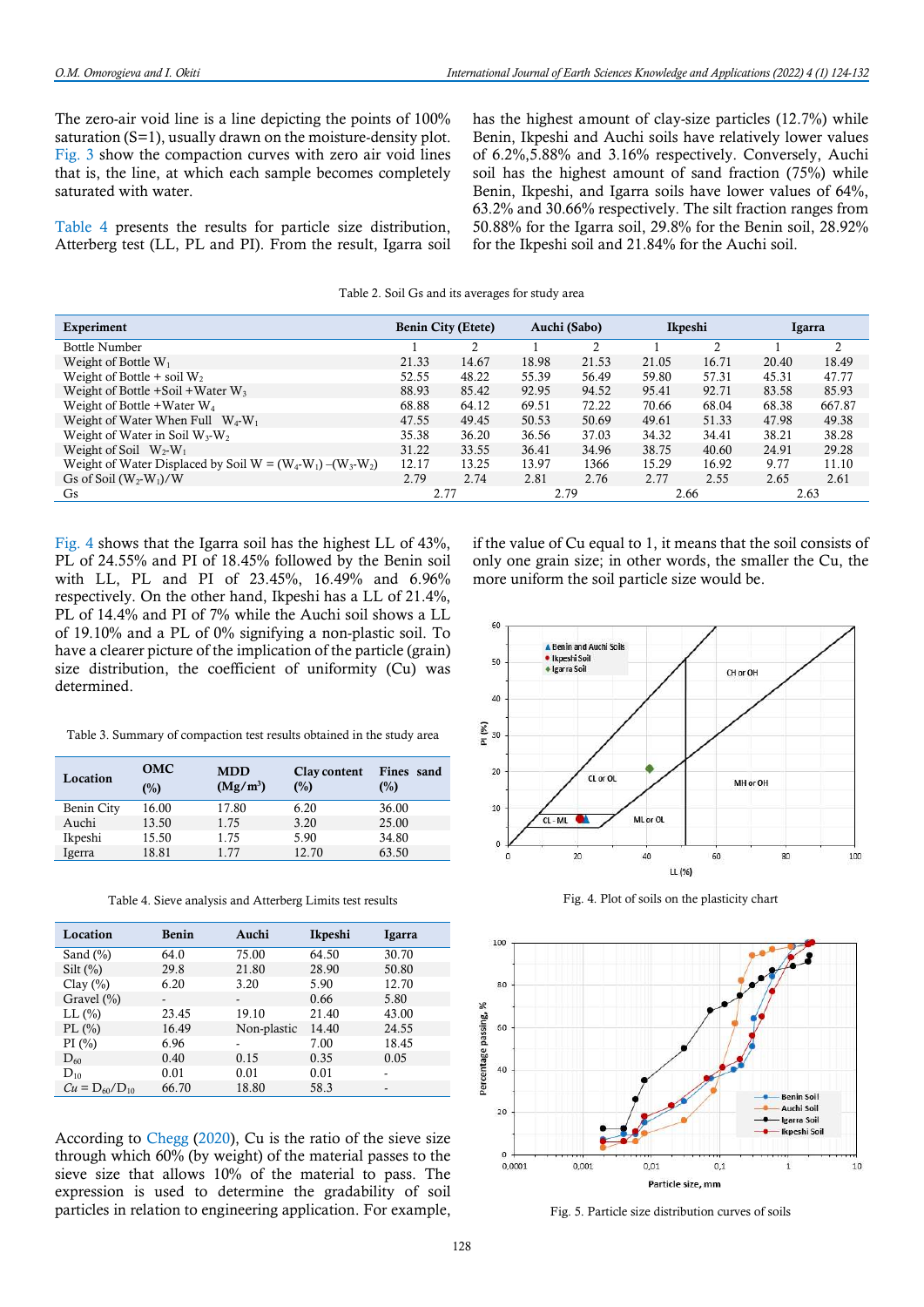In this study, the values obtained for Cu (Table 4) shows that Benin, Auchi and Ikpeshi soils has a value ranging from 18.8 in Auchi to 66.7 in Benin. Auchi soil having a Cu of 18.8 is described as a good and well graded soil, whereas Benin and Ikpeshi with a value of 66.7 and 58.3, respectively means that the difference between the largest and smallest particles is large when compare to the smallest grain size. The variation in the grain sizes in Benin and Ikpeshi is attributed to rock types from which the weathered materials forming the laterite were sourced (Odeyemi, 1990; Akujieze and Oteze, 2006; Tijani et al., 2010).

Fig.5 represents the grading curve of the soils under investigation; by considering particle sizes only, the soil is adjudged a mixture of 30.7% sand, 50.8% silt and 12.7% clay with a little fraction of gravel. The British Standard Institution (1990) suggests that classification for soil samples with higher percentage fines is best carried out by the use of the plasticity chart (Fig. 4).

In view of this, Igarra soil was classified as well graded silty sand with inorganic clays of low to medium plasticity. Etete (Benin), Sabo (Auchi), and Ikpeshi soils sample particle size distribution curves consist predominantly of sand (Table 4) with little percentage of silt and clay. Benin (Etete) and Sabo (Auchi) soils were classified as well graded silty sand while the Ikpeshi sample was classified as well graded sandy silt (Unified Soil Classification System). Aside from the Auchi soil which is non-plastic, Benin and Ikpeshi soils were classified as inorganic silt of low plasticity (Fig. 4).



Fig. 6. CBR curve for soils: a) Benin Soil, b) Auchi Soil, c) Igarra Soil and d) Igpeshi Soil

Based on AASHTO, lateritic soil within Sabo in Auchi can best classify under the category of A-3 group whereas Benin, Ikpeshi, and Igarra soils are classify under the A-2-4 and A-2-7 group respectively (Pavement Manual, 2007). This indicates that the materials would likely be unsuitable for use as sub base and base course standard highway pavement material; although they better as an excellent/good sub-grade material. Furthermore, Federal Ministry of Works Nigeria (2013) specified that the LL and PI for sub-grade materials should not exceed 80%. This shows that the soil samples collected for this study satisfy the requirements for sub-grade materials.

Table 5 shows the values obtained from the CBR test carried out for both soaked and unsoaked soils in this study. Sabo (Auchi) soil shows CBR values of 9:24 (%) for soaked and unsoaked respectively. Ikpeshi show a value of 5:13 (%) for soaked and unsoaked, while Etete (Benin) and Igarra show a value of 3:1 (%) and 7:13 (%) for soaked and unsoaked condition respectively (Figs. 6a-d). This shows a reduction in the strength of the lateritic soils on account of soaking with Auchi soil having the highest strength reduction followed by the Igarra, Ikpeshi, and Etete (Benin) soils respectively. According to the Federal Ministry of Works (Nigeria), the standard specification for a material to serve as a sub-grade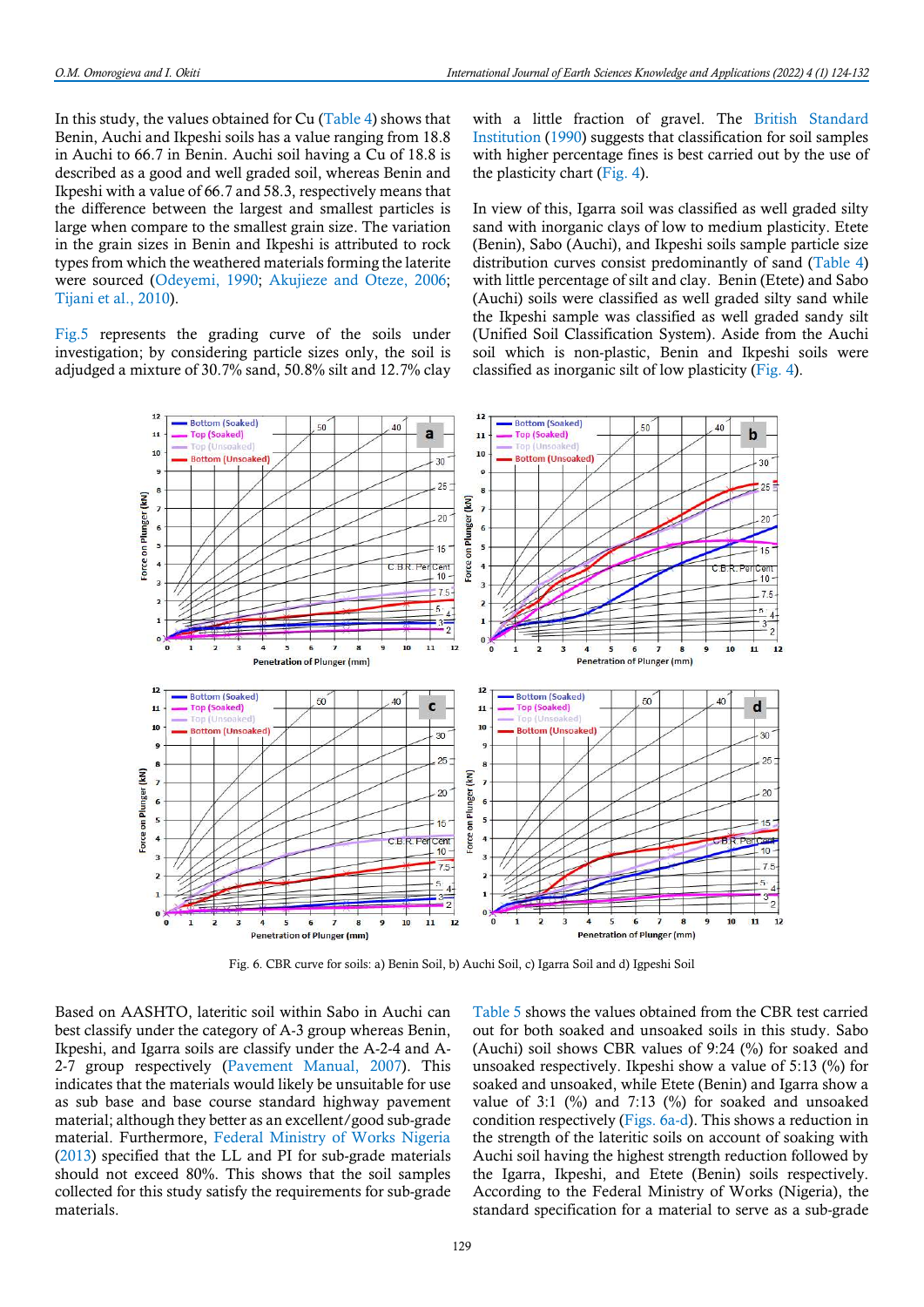must have a CBR value of >10% after 48 hrs of soaking. Hence, Auchi and Ikpeshi soil can serve as a good sub-grade material, while Igarra and Benin soil can serve as a sub-grade material for class S1 roads which are designed to have a minimum thickness of 250 mm (Roy, 2016; Tender Documents Specification, 2020).

Stabilization of all soil samples for this study using lime or any other cementing material typically 2 to 5 percent by weight, removal and replacement of soil with better load bearing fill typically 0.3 - 0.6 m (1-2 ft.), bitumen-emulsion of 1.0 to 1.8; marble dust and bamboo leaf ash amongst others is necessary for it to serve as a sub base and base pavement material (Osula, 1991; Okogbue and Onyeobi, 1999; Amu and Adetuberu, 2010; Federal Ministry of Works, 2013; Rodriguez, 2020).

|  | Table 5. Summary of CBR test result |  |  |
|--|-------------------------------------|--|--|
|--|-------------------------------------|--|--|

| Location          | Soaked soil sample (%) | Unsoaked soil sample (%) |
|-------------------|------------------------|--------------------------|
| <b>Benin City</b> | 03                     | 07                       |
| Auchi             | 09                     | 24                       |
| Ikpeshi           | 05                     | 13                       |
| Igerra            | 91                     | 13                       |

When roads are under designed with substandard materials, the road would not last long before it will collapse; consequently, leading to accident of several magnitudes (Imran et al., 2015). To avert the imminent dangers associated with road failure, care must be taken in the use of pavement materials by subjecting it to appropriate test while putting the role of the geology of the area into serious consideration (Onyeobi, 1984; Okigbo, 2012; Justin, 2018).

#### 5. Conclusion

The Gs of the RTS in this study is within the range of soil used as sub base for road construction. However, according to the USCS and AASHTO classification, the soils being silty sand, sandy silt under the category of A-3, A-2-4 and A-2-7 respectively can only best be applied as sub grade material. Based on these classifications, the soils can only be used as sub-grade but not suitable for neither sub-base nor base course for roads construction. Hence, Auchi and Ikpeshi soil can serve as a good sub-grade material, while Igarra and Benin soil can serve as a sub-grade material for class S1 road which are designed to have a minimum thickness of 250 mm. The mineralogy and or chemical composition of the soil material couple with the application of the soil material as sub course and or sub base material as well as constructional problem (s) are responsible for the incessant road failure recorded in the area. Therefore, for the purpose of engineering structures like road, it essential to understand the quality of the soil material to be used as well as the geology of the soil material vis a vise the mineralogy and or chemical composition.

#### Acknowledgement

Authors appreciate the guidance and input of Professor T.U.S Onyeobi of blessed memory. The laboratory assistants rendered by Mr. Elvis of the Civil Engineering Department; University of Benin is well appreciated.

#### Compliance with Ethical Standards

There are no conflicts of interest in this article. Dr O.M Omorogieva and Isaac Okiti designed the research in consultation with late Professor T.U.S Onyeobi. Field exercise and sample collection was done by Dr O.M Omorogieva and Mr. Okiti Isaac. The initial manuscript was written by Isaac and edited by Dr. O.M Omorogieva. The final draft was read through by both authors and approved for publication.

# References

- AASHTO, 2002. Standard specifications for transportation materials and methods of sampling and testing. Twentieth Edition, Washington D.C.
- Abebaw, Z., 2005. Basic engineering properties of lateritic soils found in Nejo-Mendi Road construction area, Welega. Addis Ababa University, School of Graduate Studies, Faculty of Technology, Addis Ababa University, Addis Ababa.
- Aginam, C.H., Nwakaire, C., Nwajuaku, A.I., 2015. Engineering properties of lateritic soils from Anambra central zone, Nigeria. International Journal of Soft Computing and Engineering 4, 2231-2307.
- Akujieze, C.N., 2004. Effects of anthropogenic activities on urban groundwater system and aquifer vulnerability assessment in Benin City, Edo State, Nigeria. Unpublished PhD Thesis, University of Benin, Nigeria.
- Akujieze, C.N., Irabor, E.E.I., 2014. Assessment of environmental degradation of soil and groundwater: A case study of waste disposal in Benin West Moat-Ekenwan gully Benin City, Edo State, Nigeria. African Journal of Environmental Science and Technology 8 (6), 381-390.
- Akujieze, C.N., Oteze, G.E., 2006. Groundwater quality of Benin City urban aquifer of the Pleistocene-Oligocene Benin Formation Nigeria. African Scientist l 7 (2), 54-60.
- Amu, O., Adetuberu, A.A., 2010. Characteristics of bamboo leaf ash stabilization on lateritic soil in highway construction. International Journal of Engineering Technology 2 (4), 212-219.
- Bello, A.A., Adegoke, C.W., 2010. Evaluation of geotechnical properties of Ilesha east southwestern Nigeria lateritic soil. Pacific Journal of Science and Technology 11(2), 617-624.
- British Standard Institution, 1990. Methods of test for soils for civil engineering properties. British Standard Institution, London, UK. 143p.
- Cardarelli, F., 2008. Material handbook: a concise desktop reference. Springer P 601.ISBN 9781846286681.
- Chegg, 2020. Moisture content. Chegg Study. Accessed online at: https://www.chegg.com/homework-help/definitions/moisturecontent-.
- D'Hoore, J., 1954. Studies on the accumulation of sesquioxides in tropical soils, national institute for agronomy. Belgiancongo Scientific Series 62, 1-132.
- Edegbai, A.J., 2019. Sedimentology and geochemistry of the Campano-Maastrichtian mudstones of the Mamu Formation, Benin Flank, SW Anambra Basin, Nigeria. Ph.D. Dissertationzur Erlangung des Doktorgrades der Mathematisch-Naturwissenschaftlichen Fakultät der Christian-Albrechts-Universität zu Kiel 230p.
- Edegbai, A.J., Emofurieta, W.O., 2015. Preliminary assessment of source rock potential and palynofacies analysis of Maastrichtian dark shale, SW Anambra basin. Ife Journal of Science 17 (1), 131-139.
- Edegbai, A.J., Schwark, L., Oboh-Ikuenobe, F.E., 2018. Campano-Maastrichtian paleoenvironment, paleotectonics and sediment provenance of western Anambra Basin, Nigeria: Multi-proxy evidences from the Mamu Formation. Conference of the EGU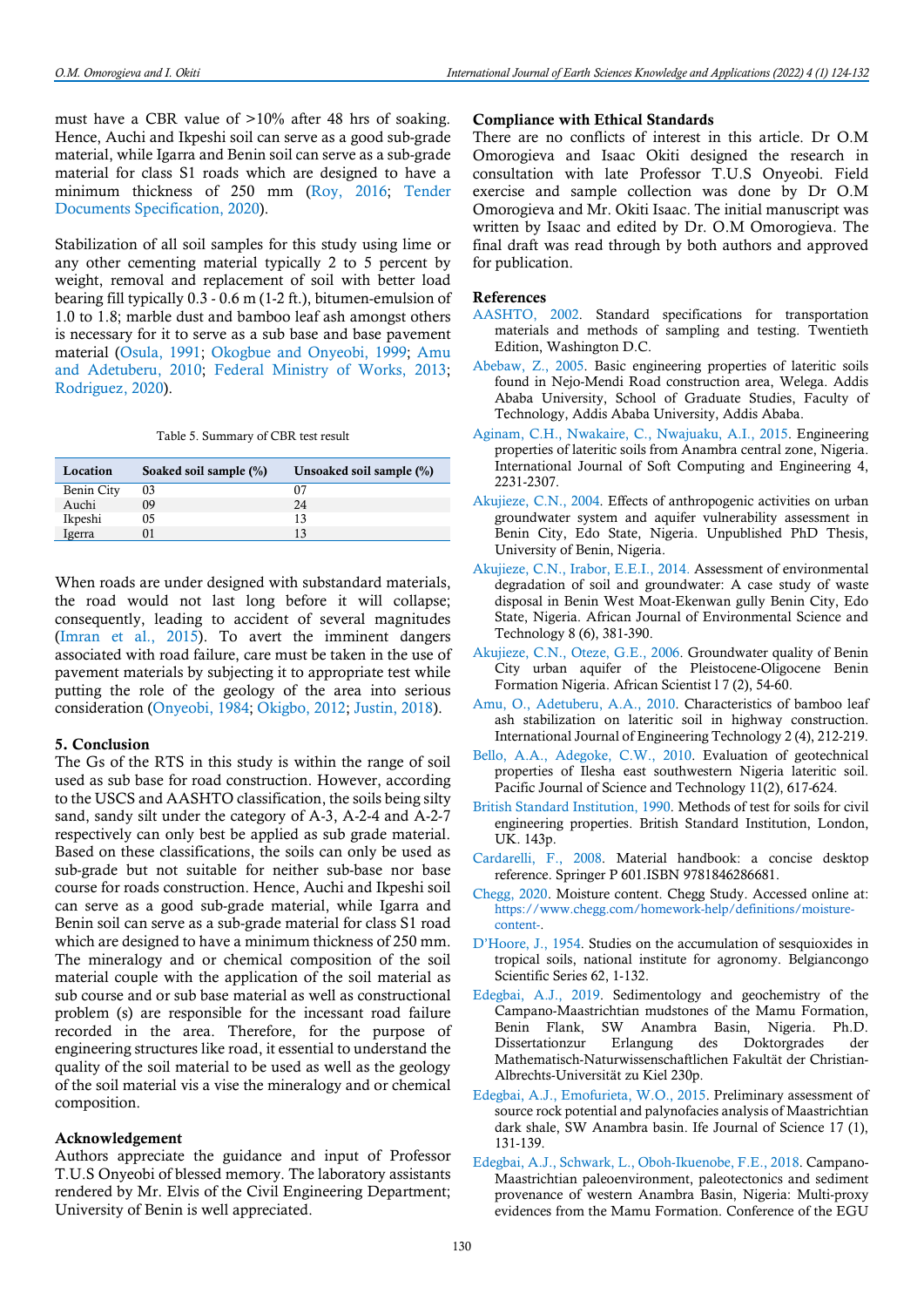General Assembly, 21, EGU2019-144-1.

- Edegbai, A.J., Schwark, L., Oboh-Ikuenobe, F.E. 2019. A review of the latest Cenomanian to Maastrichtian geological evolution of Nigeria and its stratigraphic and paleogeographic implications. Journal of African Earth Sciences 150, 823-837.
- Ehinola, O.A., Sonibare, O.O., Falode, O.A., Awofala, B.O., 2005. Hydrocarbon potential and thermal maturity of Nkporo shale from lower Benue Trough. Journal of Applied Sciences 5, 689- 695.
- Ekweozor, C.M., Gormly, J.R., 1983. Petroleum geochemistry of Late Cretaceous and Early Tertiary shales penetrated by Akukwa 2 well in the Anambra basin southern Nigeria. Journal of Petroleum Geology 6, 207-216.
- Federal Ministry of Works Nigeria, 2013. General specifications for roads and bridges. Federal Highway Department Lagos, Nigeria, 3, 145-284.
- Ikhile, C.L., 2016. Geomorphology and hydrology of the Benin region, Edo state, Nigeria. International Journal of Geoscience 7, 144-157.
- Ilevbare, M., Omorogieva, O.M., 2020. Formation evaluation of the petrophysical properties of wells in E - Field onshore Niger Delta, Nigeria. Nigeria Journal of Technology 39 (4), 926-971.
- Imran, M.A., Rabbany, H.M.A., Islam, M.T., Sharon, M.M.H. 2015. Assessment on the road pavement failure and maintenance of Rajshahi City. International Conference on Recent Innovation in Civil Engineering for Sustainable Development (IICSD-2015).
- Jiregna, D., 2008. Detailed investigation on index properties of lateritic soils: the case of Nedjo-Mendi-Assosa. Master's Thesis, Addis Ababa University, Addis Ababa, Ethiopia.
- Justin, U., 2018. Analysis of the causes of road failure in some parts of Nigeria (A Review). Afribary.com: Retrieved August 25, 2020. Available: https://afribary.com/works/analysis-of-thecauses-of-road-failure-in-some-parts-of-nigeria-a-review-4786.
- Maignien, R., 1966. Review of research on laterites. UNESCO, Natural Resources Res. 4, 148p.
- Maju-Oyovwikowhe, G.E., Malomi, B.P., 2019. Evaluation of hydrocarbon potential, quality of source rock facies, and delineating of their depositional environment in Mamu Formation of Anambra Basin, Nigeria. Journal of Applied Sciences and Environmental Management 23 (3), 383-388. Doi: https://dx.doi.org/10.4314/jasem.v23i3.2.
- Mohammed, H., Dahunsi, B.I.O., 2012. Effects of natural moisture content on selected engineering properties of soils. Transnational Journal of Science and Technology 2 (5), 29-47.
- Murat, R.C., 1972. Stratigraphy and paleogeogragraph of the Cretaceous and Lower Tertiary in the southern Nigeria. In Dessauvagie, TFJ, Whitman AJ (Eds), African Geology, University of Ibadan Press, 251-226.
- Northmore, K.J., Culshaw, M.G., Hobbs, P.R.N., Hallam, J., Entwisle, D.C., 1992. Engineering geology of tropical red clay soils. Mudstones of the Mercia Mudstone Group, British Geological Survey, Urban Geoscience and Geological Hazards Programme Research Report RR/01/02.
- Nwachukwu, J.I., 1976. Approximate geothermal gradients in the Niger delta sedimentary basin. AAPG Bulletin 69, 1073-1077.
- Nwajide, C.S., Reijer,s T.J.A., 1996. Geology of southern Anambra Basin. In: Reijers TJA (ed.). Selected Chapters on Geology,131- 148p.
- Obi, G.C., Okogbue, C.O., 2004. Sedimentary response to tectonismin the Campanian–Maastrichtian succession, Anambra Basin, Southeastern Nigeria. Journal of African Earth Sciences 38, 99-108.
- Ocan, C.O., Coker, S.L., Egbuniwe, I.G., 2003. The geology of Igarra-Auchi area. Excursion Guide at the Annual Conference

of the Nigerian Mining and Geosciences Society (NMGS), Itakpe, Nigeria.

- Odeyemi, I.B., 1990. The petrology of a Pan-African pluton in Igarra area, southwestern Nigeria. Nigerian Journal of Sciences 24 (142), 181-193.
- Ogunsanwo, O., 1989. CBR and Shear strengths of Compacted Lateritic Soils from Southwestern Nigeria. Quarterly Journal of Engineering Geology 22, 317-328.
- Ojo, S.O., Ologe, K.O., 1999. Countdown to senior secondary certificate examination geography revised edition: Evans Brothers Nigeria Publisher p 421.
- Okogbue, C.O., Onyeobi, T.U.S., 1999. Potential of marble dust to stabilize red tropical soils for road construction. Engineering Geology 53, 371-380.
- Okigbo, N., 2012. Causes of highway failures in Nigeria. International Journal of Engineering Science and Technology 4 (11), 4695-4703.
- Okiotor, M.E., Asuen, G.O., 2019. Investigation of sediments migration from the Abakaliki Anticlinorium to the Anambra basin-a geostatistical approach. Society of Petroleum Engineers SPE-198774-MS:1-18.
- Okiotor, M.E., Ighodalo, E.J., 2020. Geotechnical appraisal of the Mamu shales exposure around Igodor in the Benin flank of Anambra basin. Journal of Applied and Environmental Management 24 (3), 489-493.
- Okiti, I., 2016. Geotechnical properties of four red tropical soil in southwestern Nigeria. M.Sc. Thesis, University of Benin, Benin City, Nigeria, 88p.
- Omontese, O.S., Imasuen, O.I., Uzoegbu, M.U., Lucas, F.A., Omorogieva, O.M., 2019. Biomarker geochemistry of Nkporo shale from Ndi-Owerre in the Afikpo basin, southeast Nigeria. International Journal of Geology and Mining 5 (2), 281-286.
- Omorogieva, O.M., Tonjoh, A.J., 2020. Bioavailability of heavy metal load in soil, groundwater, and food crops manihot esculenta and carica papaya in dumpsite environment. International Journal of Environmental Science and Technology 17, 4853-4864.
- Omorogieva, O.M., 2018. Application of ArcGIS in modelling groundwater and the health risk assessment in dumpsite environment in Benin city, south-western Nigeria. PhD Dissertation University of Benin, Benin City, Nigeria. 189p.
- Onyeobi, T.U.S., 1985. The chemistry, mineralogy and engineering properties of two red tropical soil profiles. Ph.D. Thesis, Department of Civil Engineering, University of leeds, UK, 338p.
- Osula, D.O.A., 1991. Lime modification of problem laterites. Journal of Engineering Geology 30, 141-153.
- Oyediran, I.A., Durojaiye, H.F., 2011. Variability in the geotechnical properties of some residual clay soils from southwestern Nigeria. International Journal of Scientific and Engineering Research 2 (9), 235-240.
- Pavement Interactive, 2020. Subgrade performance. Available: https://pavementinteractive.org/reference-desk/design/designparameters/subgrade/.
- Pavement Manual, 2007. Pavement materials: soils and their classification. Available: http://docplayer.net/28396837-July-4-2007-pavement-manual-3-2-0-1.html.
- Rahaman, M.A., 1976. Review of the basement geology of Southwestern Nigeria. In: Kogbe, CA, Geology of Nigeria, Elizabethan Publications Company, Lagos, 41-58p.
- Rahardjo, H., Aung, K.K., Leong, E.C., Rezam, R.B., 2004. Characteristics of residual soils in Singapore as formed by weathering. Journal of Engineering Geology 73, 157-169.
- Raychaudhuri, S.P., 1980. The occurrence, distribution, classification and management of laterite and lateritic soils.